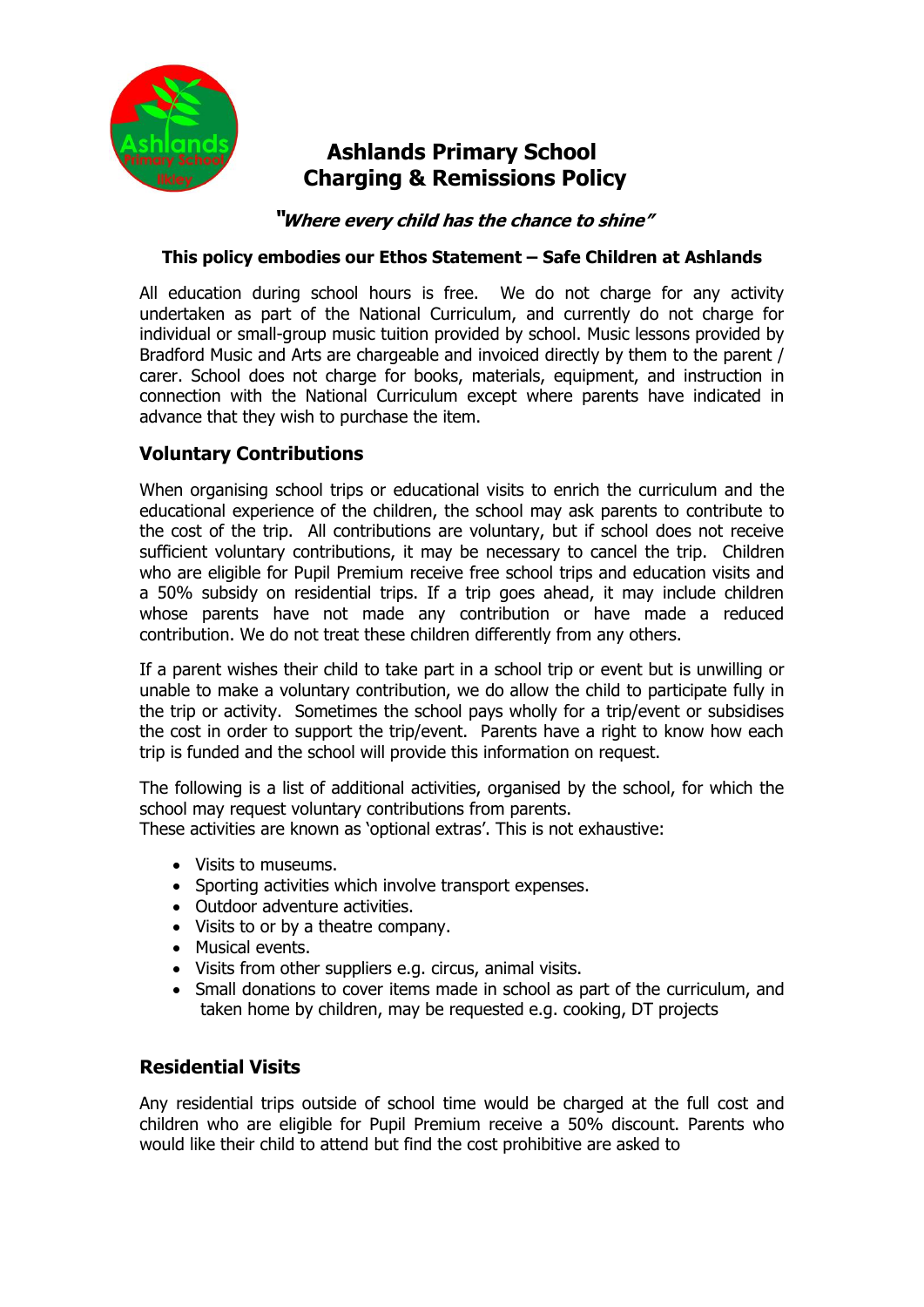Contact the school office in the first instance to discuss how the cost may be met, this could be either longer payment terms or a payment plan. All conversations are dealt with in the strictest confidence.

# **Music Tuition**

All children study music as part of the normal school curriculum. We do not charge for this. There is also no charge for children who attend Razzmatazz or choir or who have individual music lessons as part of Razzmatazz.

Other music tuition provided by Music and Arts Service from Bradford Council are charged by them directly.

# **Swimming**

The school organises swimming lessons for children in Years 3 & 4. These lessons take place in school time and are part of the National Curriculum. We therefore make no charge for this activity. We inform parents when these lessons are to take place and we ask parents for their written permission for their child to take part.

# **After School Activities**

Throughout the school year we offer a range of after-school clubs run by school staff. For these clubs there may be a small charge to contribute to the cost of materials.

Other clubs run by outside providers are charged at the rate set by them. Some sports clubs e.g. Football are run in partnership with Inspiration Tree. School may subsidise part of the cost.

See the After-School Club Policy for further details.

# **Saplings**

Charges are made for children attending Saplings, our before and after school group. Full details may be found in the Saplings Access and Charging Policy.

#### **Nursery**

Charges are made for children attending Nursery when the hours attended exceed their funding entitlement, or for care hours during lunchtime, and for meals when provided. Full Details may be found in the Nursery Terms and Conditions Policy.

# **Holiday Activities**

A charge is made for holiday activities that take place on school premises. These charges are set and collected by the external provider.

# **Wilful or Negligent Damage to school property**

Where appropriate, the Headteacher may decide to ask parents for a contribution towards replacing damaged or lost school property caused by their child being negligent or causing wilful damage. A charge of £5 is made towards the cost of a replacement for lost library books.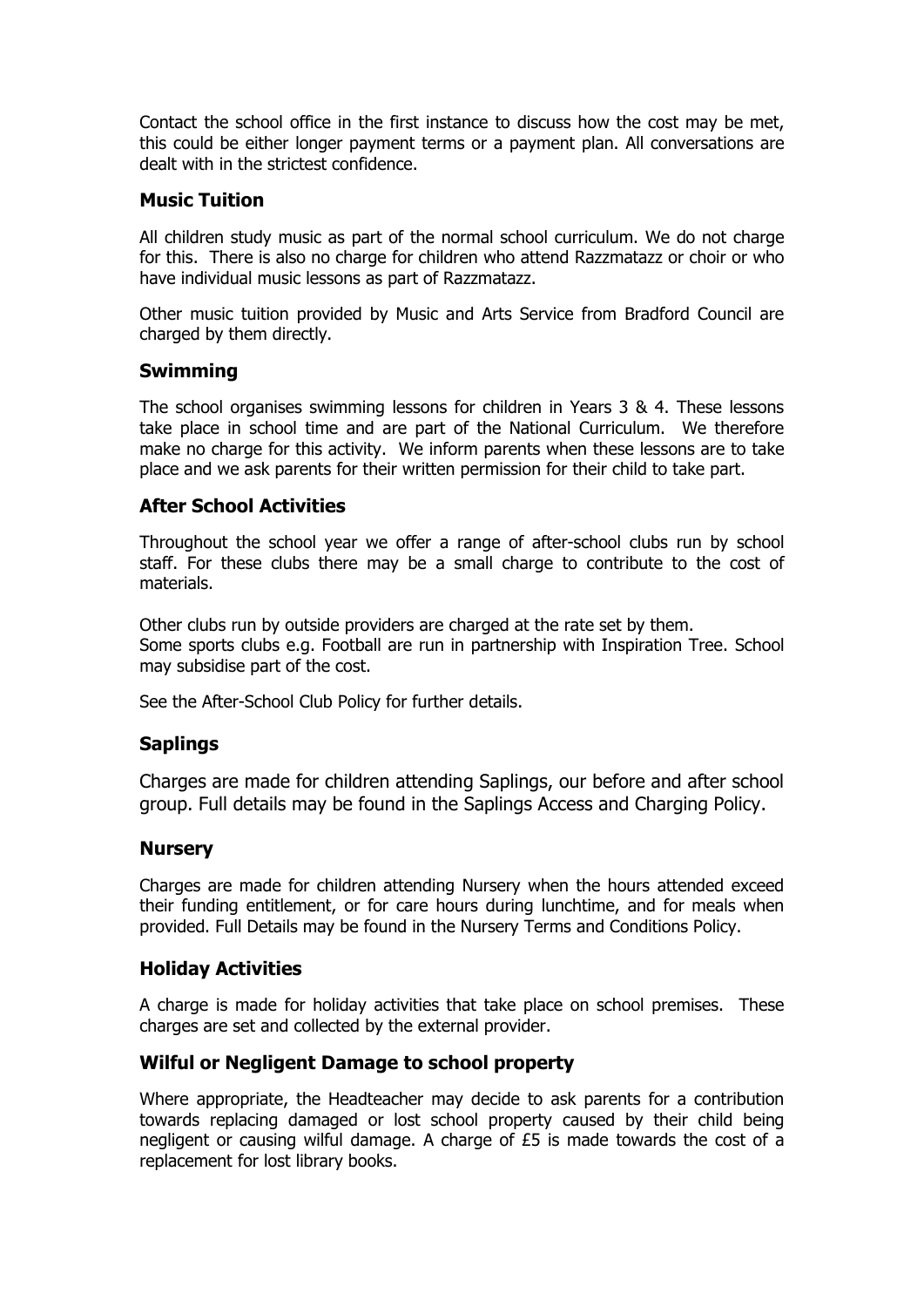# **School Meals**

There is a charge for school meals for Key Stage 2 children. Key Stage 1 and Foundation Stage children currently receive their meals free under the Universal Free School Meal Scheme. From September 2021 school governors made the decision not to charge children in nursery for a school dinner. Parents are able to send their child with a packed lunch if they would prefer. Parents are requested to pay for meals promptly. Any outstanding debts will be pursued in accordance with the School Meal Balances Policy. School meal prices are reviewed by governors each year. Please view the school website for further details.

# **School Milk**

Milk is provided free of charge to Foundation stage children and to children who qualify for free school meals on income grounds. Milk is available to other children in school at a charge set by governors. School milk prices are reviewed by governors each year.

# **Remissions**

In order to remove financial barriers from disadvantaged pupils, the governing body has agreed that children who qualify for pupil premium are eligible for:

- Free school trips and educational visits.
- A 50% subsidy on residential visits
- Assistance towards the cost of school uniform
- Free school milk
- Free music lessons
- Free places are available on the after school sports and holiday clubs that run at Ashlands.

Eligibility for Pupil Premium is determined through free school meal eligibility and includes families whose joint family income is less than £16,190 per year or are in receipt of any of the below benefits:

- income Support
- income-based Jobseeker's Allowance
- income-related Employment and Support Allowance
- support under Part VI of the Immigration and Asylum Act 1999
- the guaranteed element of Pension Credit
- Child Tax Credit (provided you're not also entitled to Working Tax Credit and have an annual gross income of no more than £16,190)
- Working Tax Credit run-on paid for 4 weeks after you stop qualifying for Working Tax Credit
- Universal Credit if you apply on or after 1 April 2018 your household income must be less than £7,400 a year (after tax and not including any benefits you get)

Parents / carers who believe they are eligible for free school meals should apply via https:/[/www.bradford.gov.uk/benefits/applying-for-](https://www.bradford.gov.uk/benefits/applying-for-%20benefits/free-school-meals/) benefits/free-schoo[l](https://www.bradford.gov.uk/benefits/applying-for-%20benefits/free-school-meals/)[meals/](https://www.bradford.gov.uk/benefits/applying-for-%20benefits/free-school-meals/) and should contact the school office if they need any assistance in applying.